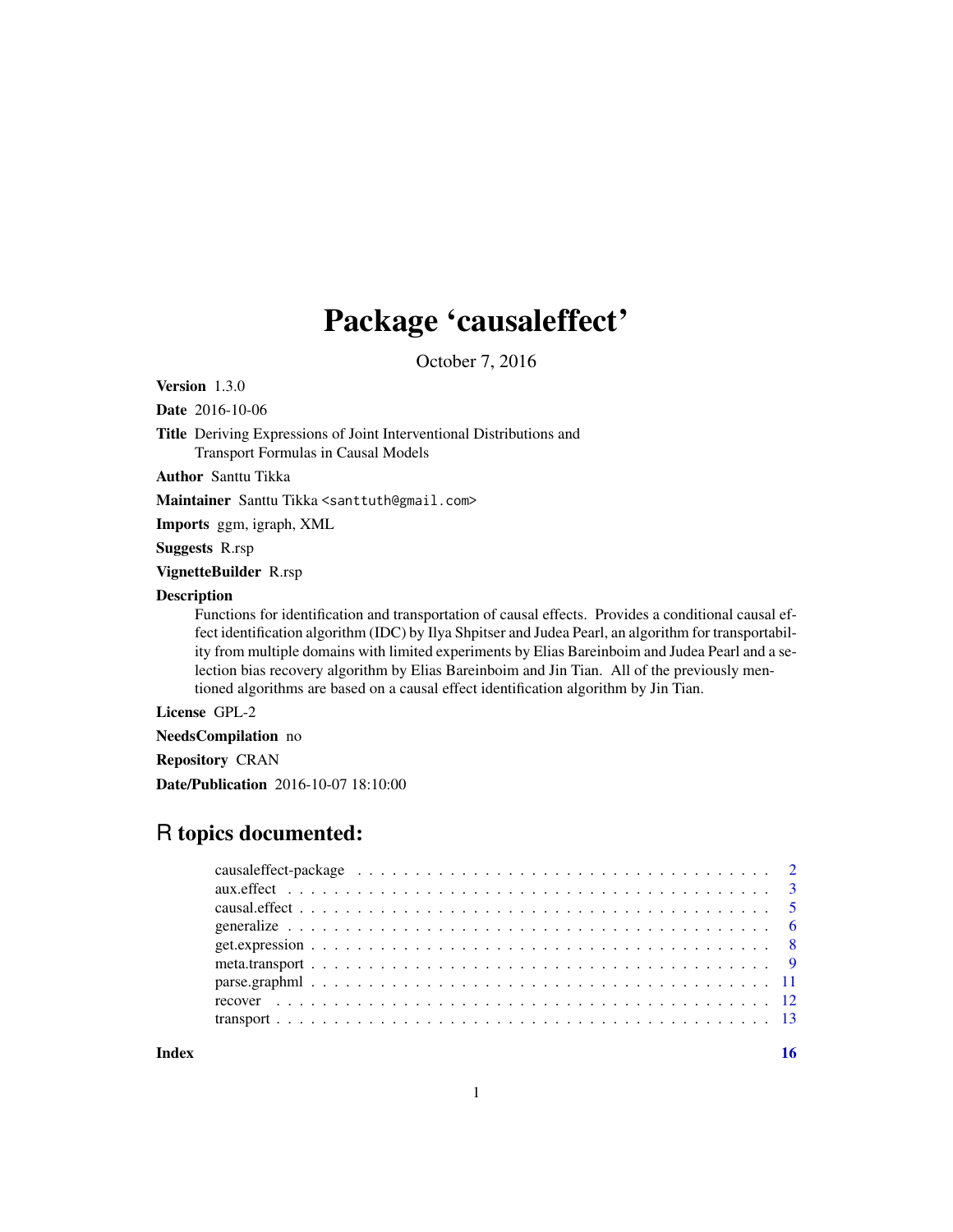<span id="page-1-0"></span>causaleffect-package *Deriving Expressions of Joint Interventional Distributions and Transport Formulas in Causal Models*

## **Description**

Do-calculus is concerned with estimating the interventional distribution of some action from the observed joint probability distribution of the variables in a given causal structure. All identifiable causal effects can be derived using the rules of do-calculus, but the rules themselves do not give any direct indication whether the effect in question is identifiable or not. Shpitser and Pearl (2006a) constructed an algorithm for identifying joint interventional distributions in causal models, which contain unobserved variables and induce directed acyclic graphs. A highly similar algorithm was constructed earlier by Tian (2002). The algorithm of Shpitser and Pearl (2006a) can be seen as a repeated application of the rules of do-calculus and known properties of probabilities, and it ultimately either derives an expression for the causal distribution or fails to identify the effect, in which case the effect is unidentifiable. Shpitser and Pearl (2006b) also presented a generalized algorithm for identification of conditional causal effects. causaleffect provides an implementation of this algorithm. In addition to ordinary identifiability, implementations of several other algorithms in causal inference are provided. These include algorithms for z-identifiability, transportability, ztransportability and meta-transportability of causal effects by Bareinboim and Pearl (2012, 2013a, 2013b, 2013c). Recently, many of these algorithms were combined under a single algorithm by Bareinboim and Pearl (2014), which is also provided along with an implementation of an algorithm for recovering from selection bias by Bareinboim and Tian (2015).

#### Graphs

Every causal model and selection diagram is depicted as an igraph graph with distinct attributes and special notation. Any bidirected edge corresponding to an unobserved variable must be denoted by using two unidirected edges with a description attribute of value "U". Here is an example describing a simple causal model with only two vertices,  $X$  and  $Y$ , and a bidirected edge between them.

```
> g \leq g saph.formula(X -+ Y, Y -+ X)
> g <- set.edge.attribute(graph = g,
+ name = "description", index = 1:2, value = "U")
```
For selection diagrams, the vertices that correspond to selection variables must have a description attribute of value "S". Here is an example of a simple selection diagram with a selection node S pointing to a non-selection variable Y. Because S precedes Y in the "-+" notation, S is given index 1 in the vertex sequence.

```
> d \leq graph.formula(S -+ Y)
> d <- set.vertex.attribute(graph = d,
+ name = "description", index = 1, value = "S")
```
#### Author(s)

Santtu Tikka <santtuth@gmail.com>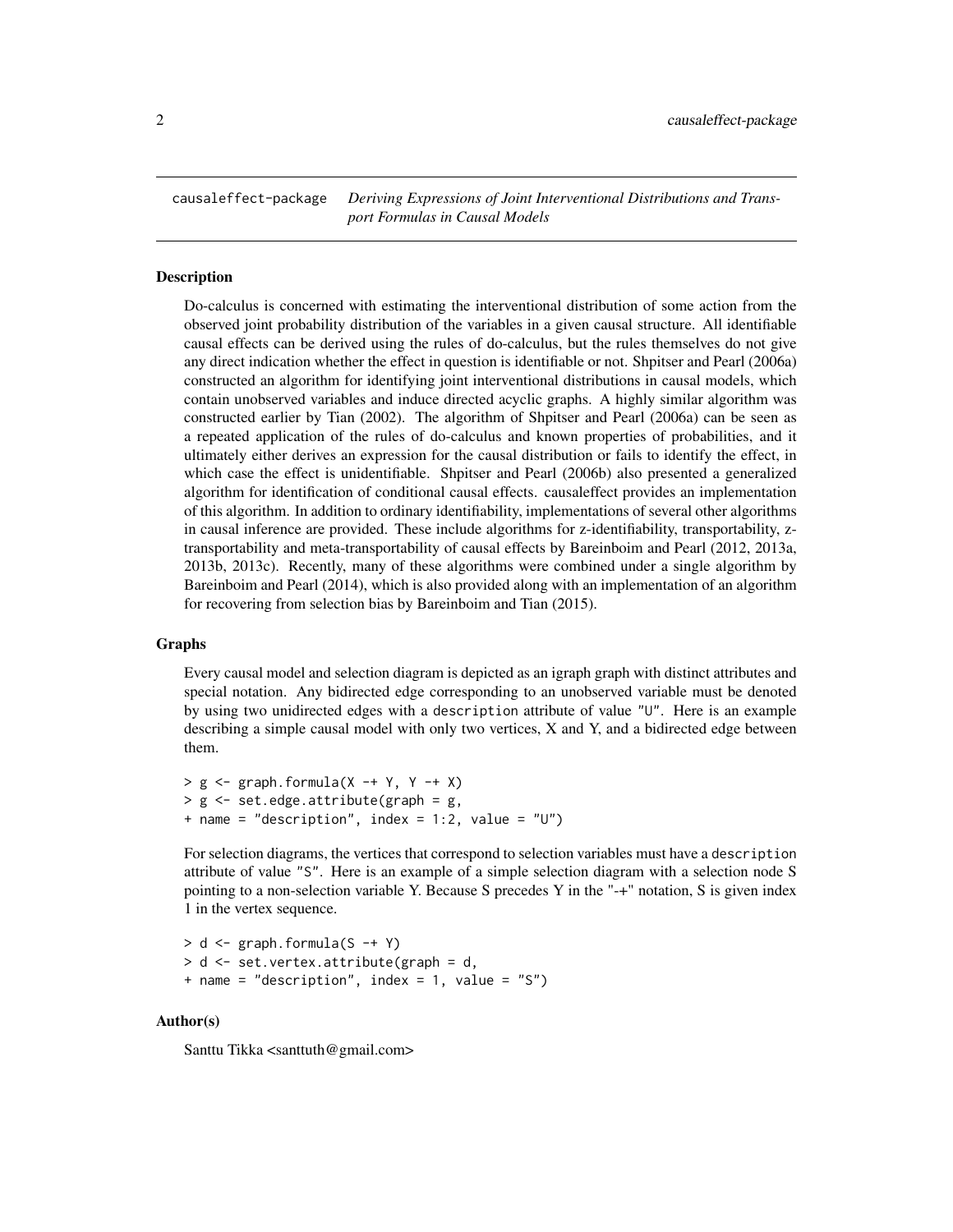## <span id="page-2-0"></span>aux.effect 3

## References

Bareinboim E., Pearl J. 2012 Causal Inference by Surrogate Experiments: z-identifiability. *Proceedings of the 28th Conference on Uncertainty in Artificial Intelligence*, 113–120.

Bareinboim E., Pearl J. 2013a A General Algorithm for Deciding Transportability of Experimental Results. *Journal of Causal Inference*, 1, 107–134.

Bareinboim E., Pearl J. 2013b Meta-Transportability of Causal Effects: A Formal Approach. *Proceedings of the 16th International Conference on Artificial Intelligence and Statistics*, 135–143.

Bareinboim E., Pearl J. 2013c Causal Transportability with Limited Experiments. *Proceedings of the 27th AAAI Conference on Artificial Intelligence*, 95–101.

Bareinboim E., Pearl J. 2014 Transportability from Multiple Environments with Limited Experiments: Completeness Results. *Proceedings of the 27th Annual Conference on Neural Information Processing Systems*, 280–288.

Bareinboim E., Tian J. 2015 Recovering Causal Effects From Selection Bias. *In Proceedings of the 29th AAAI Conference on Artificial Intelligence*, 3475–3481.

Pearl J. 2009 *Causality: Models, Reasoning and Inference*, New York: Cambridge University Press.

Shpitser I., Pearl J. 2006a Identification of Joint Interventional Distributions in Recursive semi-Markovian Causal Models. *Proceedings of the 21st National Conference on Artificial Intelligence*, 2, 1219–1226.

Shpitser I., Pearl J. 2006b Identification of Conditional Interventional Distributions. *Proceedings of the 22nd Conference on Uncertainty in Artificial Intelligence*, 427–444.

Tian J. 2002 Studies in Causal Reasoning and Learning. PhD thesis, Department of Computer Science, University of California, Los Angeles.

<span id="page-2-1"></span>aux.effect *Identify a causal effect using surrogate experiments*

## **Description**

This function returns an expression for the joint distribution of the set of variables  $(y)$  given the intervention on the set of variables  $(x)$  using auxiliary experiments on a set  $(z)$  if the effect is identifiable. Otherwise an error is thrown describing the graphical structure that witnesses unidentifiability.

## Usage

```
aux.effect(y, x, z, G, expr = TRUE, simp = TRUE, steps = FALSE)
```
## Arguments

| y            | A character vector of variables of interest given the intervention.                                                     |
|--------------|-------------------------------------------------------------------------------------------------------------------------|
| $\mathsf{x}$ | A character vector of the variables that are acted upon.                                                                |
| z            | A character vector describing the additional set available for manipulation.                                            |
| G            | An igraph object describing the directed acyclic graph induced by the causal<br>model that matches the internal syntax. |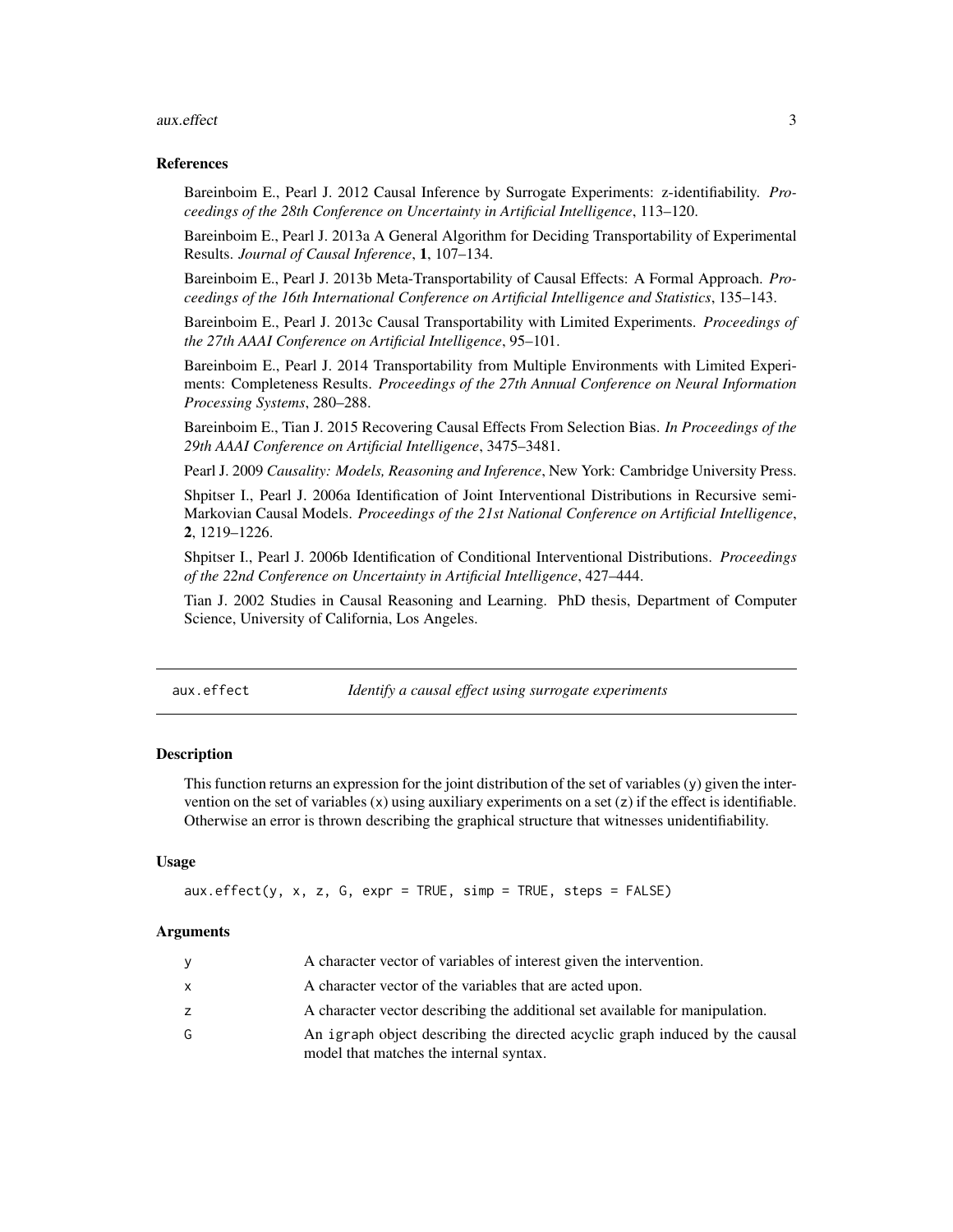<span id="page-3-0"></span>

| expr  | A logical value. If TRUE, a string is returned describing the expression in LaTeX<br>syntax. Else, a list structure is returned which can be manually parsed by the<br>function get.expression                 |
|-------|----------------------------------------------------------------------------------------------------------------------------------------------------------------------------------------------------------------|
| simp  | A logical value. If TRUE, a simplification procedure is applied to the resulting<br>probability object. d-separation and the rules of do-calculus are applied repeat-<br>edly to simplify the expression.      |
| steps | A logical value. If TRUE, returns a list where the first element corresponds to the<br>expression of the causal effect and the second to the a list describing intermedi-<br>ary steps taken by the algorithm. |

## Value

If steps = FALSE, A character string or an object of class probability that describes the interventional distribution. Otherwise, a list as described in the arguments.

## Author(s)

Santtu Tikka

## References

Bareinboim E., Pearl J. 2012 Causal Inference by Surrogate Experiments: z-identifiability. *Proceedings of the 28th Conference on Uncertainty in Artificial Intelligence*, 113–120.

## See Also

[parse.graphml](#page-10-1), [get.expression](#page-7-1)

## Examples

library(igraph)

# simplify = FALSE to allow multiple edges f  $\leq$  graph.formula(W -+ Z, Z -+ X, X -+ Y, W -+ Y, # Observed edges  $W -+ Y$ ,  $Y -+ W$ ,  $Z -+ Y$ ,  $Y -+ Z$ ,  $Z -+ X$ ,  $X -+ Z$ , simplify = FALSE)

# Here the bidirected edges are set to be unobserved in graph g # This is denoted by giving them a description attribute with the value "U"

# The first 4 edges correspond to the observed edges, the rest are unobserved

```
f <- set.edge.attribute(f, "description", 5:10, "U")
res \le aux.effect(y = "Y", x = "X", z = "Z", G = f)
```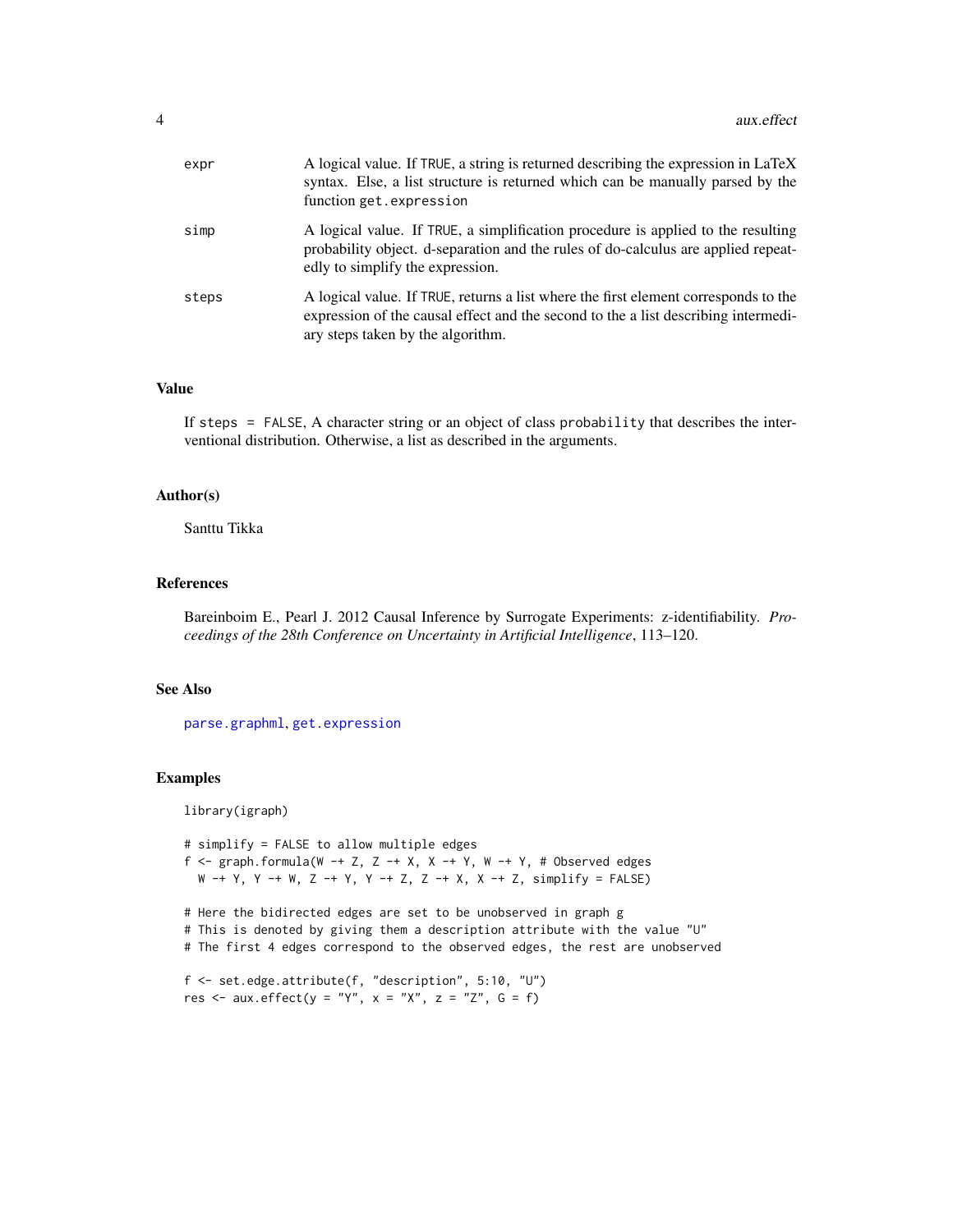<span id="page-4-1"></span><span id="page-4-0"></span>

## Description

This function returns an expression for the joint distribution of the set of variables (y) given the intervention on the set of variables (x) conditional on (z) if the effect is identifiable. Otherwise an error is thrown describing the graphical structure that witnesses unidentifiability. If steps = TRUE, returns instead a list where the first element is the expression and the second element is a list of the intermediary steps taken by the algorithm.

## Usage

causal.effect(y, x, z = NULL, G, expr = TRUE, simp = TRUE, steps = FALSE)

## Arguments

| у     | A character vector of variables of interest given the intervention.                                                                                                                                            |
|-------|----------------------------------------------------------------------------------------------------------------------------------------------------------------------------------------------------------------|
| X     | A character vector of the variables that are acted upon.                                                                                                                                                       |
| z     | A character vector of the conditioning variables.                                                                                                                                                              |
| G     | An igraph object describing the directed acyclic graph induced by the causal<br>model that matches the internal syntax.                                                                                        |
| expr  | A logical value. If TRUE, a string is returned describing the expression in LaTeX<br>syntax. Else, a list structure is returned which can be manually parsed by the<br>function get.expression.                |
| simp  | A logical value. If TRUE, a simplification procedure is applied to the resulting<br>probability object. d-separation and the rules of do-calculus are applied repeat-<br>edly to simplify the expression.      |
| steps | A logical value. If TRUE, returns a list where the first element corresponds to the<br>expression of the causal effect and the second to the a list describing intermedi-<br>ary steps taken by the algorithm. |

## Value

If steps = FALSE, A character string or an object of class probability that describes the interventional distribution. Otherwise, a list as described in the arguments.

## Author(s)

Santtu Tikka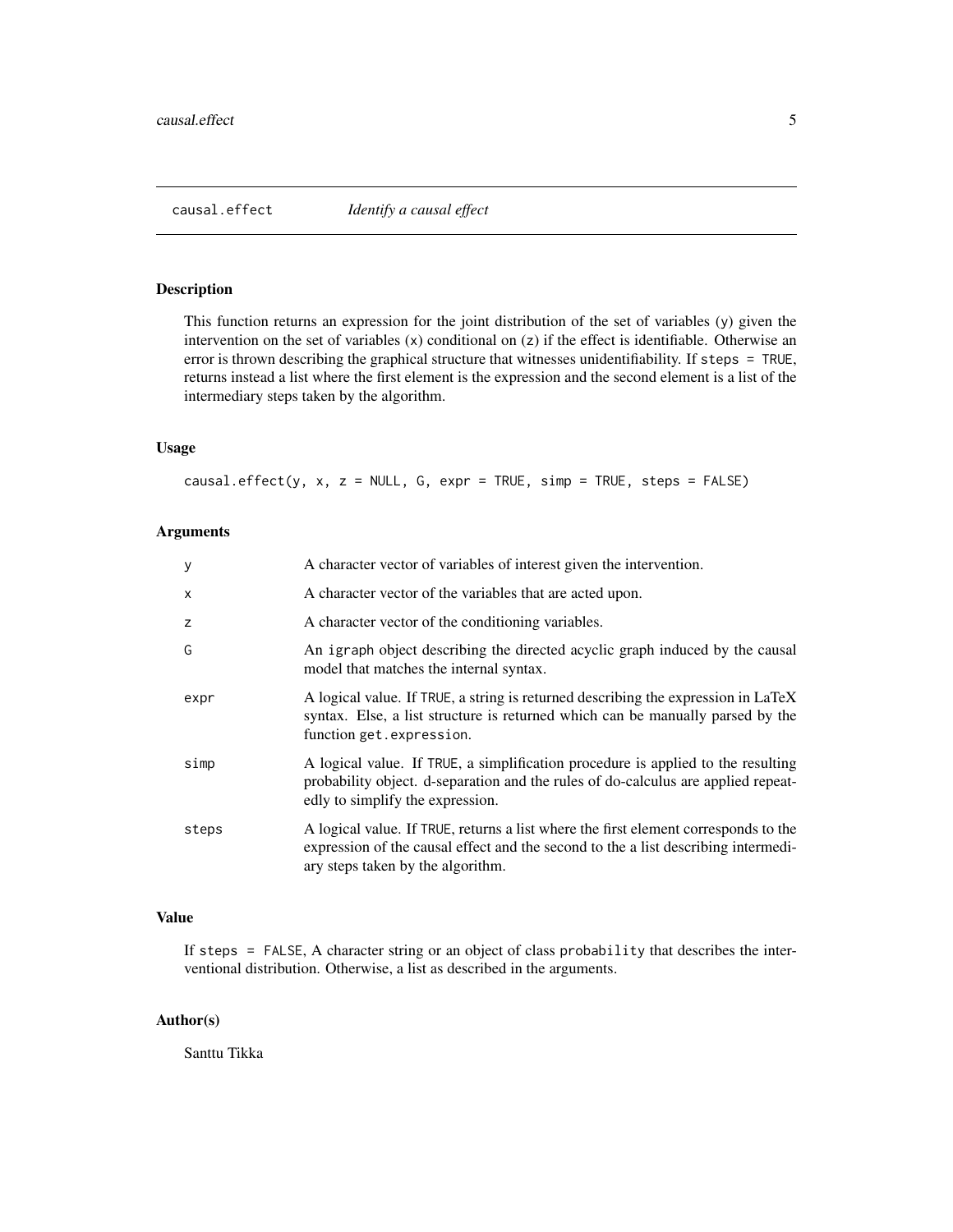## <span id="page-5-0"></span>References

Shpitser I., Pearl J. 2006 Identification of Joint Interventional Distributions in Recursive semi-Markovian Causal Models. *Proceedings of the 21st National Conference on Artificial Intelligence*, 2, 1219–1226.

Shpitser I., Pearl J. 2006 Identification of Conditional Interventional Distributions. *Proceedings of the 22nd Conference on Uncertainty in Artificial Intelligence*, 427–444.

## See Also

[parse.graphml](#page-10-1), [get.expression](#page-7-1)

#### Examples

library(igraph)

```
# simplify = FALSE to allow multiple edges
g \leq-g raph.formula(X -+ Y, Z -+ X, Z -+ Y, X -+ Z, Z -+ X, simplify = FALSE)
# Here the bidirected edge between X and Z is set to be unobserved in graph g
# This is denoted by giving them a description attribute with the value "U"
# The edges in question are the fourth and the fifth edge
g \le -set{\text{.edge}}.attribute(graph = g, name = "description", index = c(4,5), value = "U")
res \le causal.effect(y = "Y", x = "X", G = g)
```
<span id="page-5-1"></span>generalize *Derive a transport formula for a causal effect between a target domain and multiple source domains with limited experiments*

## Description

This function returns an expression for the transport formula of a causal effect between a target domain and multiple source domains with limited experiments. The formula is returned for the interventional distribution of the set of variables (y) given the intervention on the set of variables (x). Available experiments are depicted by a list (Z) where the first element describes the elements available at the target and the rest at the sources. The multiple domains are given as a list (D) where the first element is the underlying causal diagram without selection variables, and the rest correspond to the selection diagrams. If the effect is non-transportable, an error is thrown describing the graphical structure that witnesses non-transportability. The vertices of any diagram in (D) that correspond to selection variables must have a description parameter of a single character "S" (shorthand for "selection").

#### Usage

```
generalize(y, x, Z, D, expr = TRUE, simp = TRUE, steps = FALSE)
```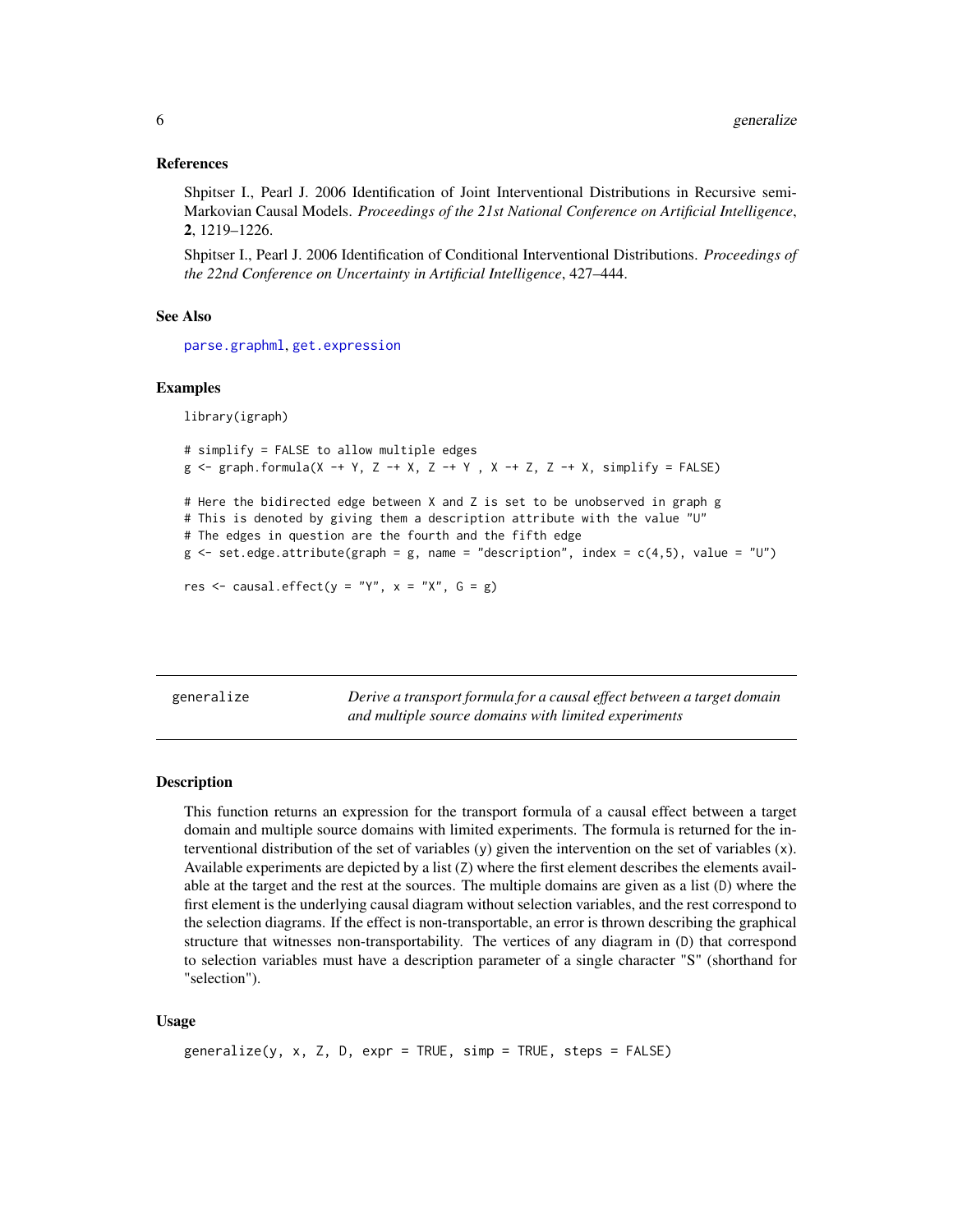## <span id="page-6-0"></span>generalize **7**

## Arguments

| y        | A character vector of variables of interest given the intervention.                                                                                                                                              |
|----------|------------------------------------------------------------------------------------------------------------------------------------------------------------------------------------------------------------------|
| $\times$ | A character vector of the variables that are acted upon.                                                                                                                                                         |
| Z        | A list of character vectors describing the available interventions at each domain.                                                                                                                               |
| D        | A list of igraph objects describing the selection diagrams in the internal syntax.                                                                                                                               |
| expr     | A logical value. If TRUE, a string is returned describing the expression in LaTeX<br>syntax. Else, a list structure is returned which can be manually parsed by the<br>function get.expression                   |
| simp     | A logical value. If TRUE, a simplification procedure is applied to the resulting<br>probability object. d-separation and the rules of do-calculus are applied repeat-<br>edly to simplify the expression.        |
| steps    | A logical value. If TRUE, returns a list where the first element corresponds to<br>the expression of the transport formula and the second to the a list describing<br>intermediary steps taken by the algorithm. |

## Value

If steps = FALSE, A character string or an object of class probability that describes the transport formula. Otherwise, a list as described in the arguments.

## Author(s)

Santtu Tikka

## References

Bareinboim E., Pearl J. 2014 Transportability from Multiple Environments with Limited Experiments: Completeness Results. *Proceedings of the 27th Annual Conference on Neural Information Processing Systems*, 280–288.

## See Also

[aux.effect](#page-2-1), [causal.effect](#page-4-1), [get.expression](#page-7-1), [meta.transport](#page-8-1), [parse.graphml](#page-10-1), [recover](#page-11-1), [transport](#page-12-1)

## Examples

library(igraph)

# Selection diagram corresponding to the target domain (no selection variables). # We set simplify = FALSE to allow multiple edges. d1 <- graph.formula( $Z_1$  -+ X,  $Z_2$  -+ X, X -+  $Z_3$ ,  $Z_3$  -+ W,  $Z_3$  -+ U, U -+ Y, W -+ U, Z<sub>1</sub> -+ Z<sub>-3</sub>, # Observed edges  $Z_1$  -+  $Z_2$ ,  $Z_2$  -+  $Z_1$ ,  $Z_1$  -+  $X$ ,  $X$  -+  $Z_1$ , Z\_2 -+ Z\_3, Z\_3 -+ Z\_2, Z\_2 -+ U, U -+ Z\_2,  $W -+ Y$ ,  $Y -+ W$ , simplify = FALSE)

# Here the bidirected edges are set to be unobserved in the selection diagram d1. # This is denoted by giving them a description attribute with the value "U".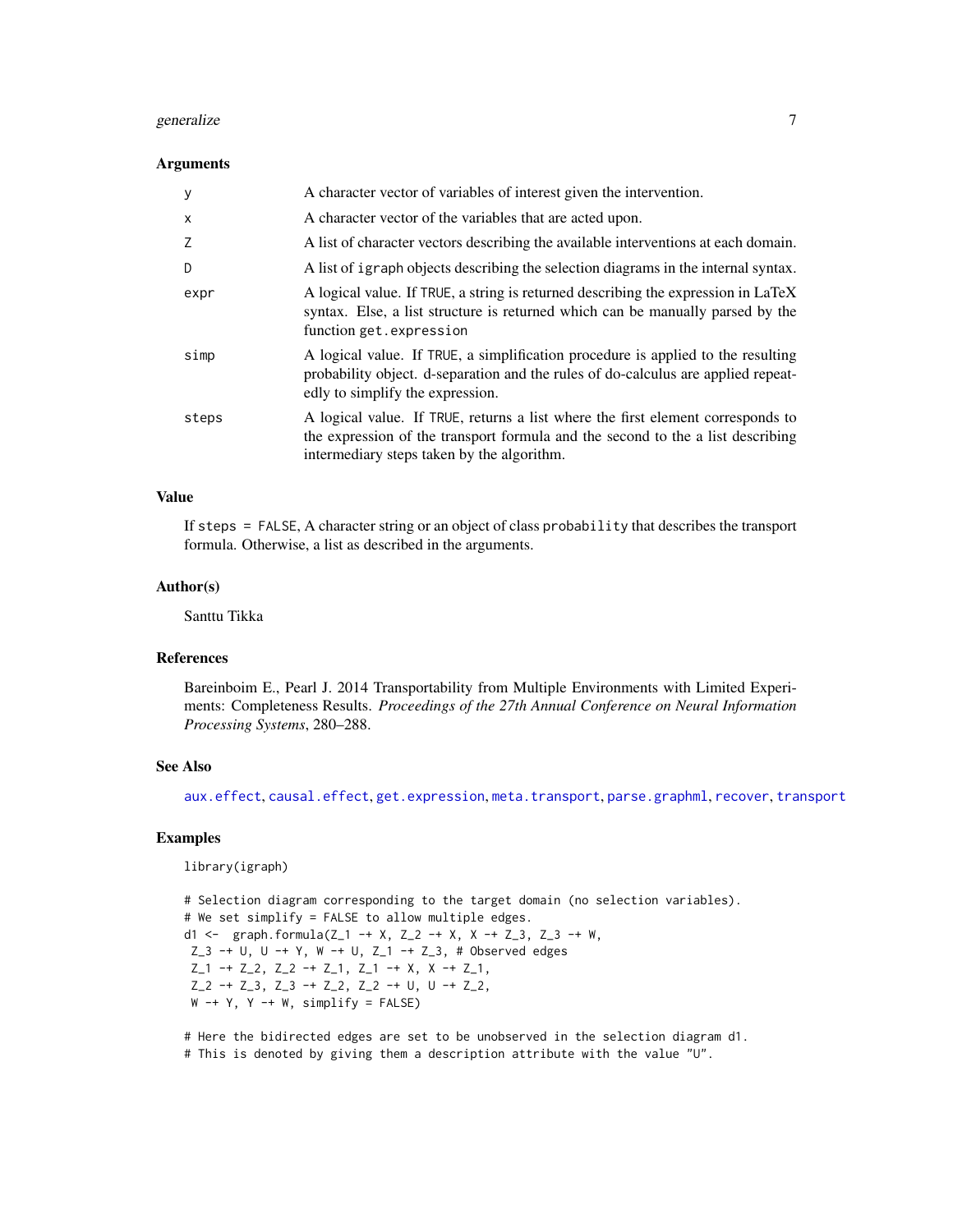```
# The first 8 edges are observed and the next 10 are unobserved.
d1 <- set.edge.attribute(d1, "description", 9:18, "U")
# We can use the causal diagram d1 to create selection diagrams
# for two source domains, a and b. %u% is the igraph union operator.
dh \rightarrow h# The variables "S_1", "S_2", and "S_3" are selection variables.
# This is denoted by giving them a description attribute with the value "S".
# The graph already has 7 vertices, so the last three depict the new ones.
d1a <- set.vertex.attribute(d1a, "description", 8:10, "S")
# Selection diagram corresponding to the second
# source domain is constructed in a similar fashion.
db \leftarrow d1d1b <- set.vertex.attribute(d1b, "description", 8:10, "S")
# We combine the diagrams as a list.
d.comb <- list(d1, d1a, d1b)
# We still need the available experiments at each domain.
z \le list(c("Z_1"), c("Z_2"), c("Z_1"))
# This denotes that the variable "Z_1" is available for intervention
# in both the target domain, and the second source domain.
# The variable "Z_2" is available for intervention in the first source domain.
res \leq generalize(y = "Y", x = "X", Z = z, D = d.comb)
```
<span id="page-7-1"></span>get.expression *Get the expression of a probability object*

## Description

This function converts an object of class probability returned by aux.effect, causal.effect, generalize, meta.transport, recover or transport with expr = FALSE into a string which represents the probability distribution. Currently only LaTeX syntax is available.

#### Usage

```
get.expression(x)
```
#### Arguments

x An object of class probability which is an internal list structure describing the interventional distribution.

## Value

A character string that describes the resulting distribution in LaTeX syntax.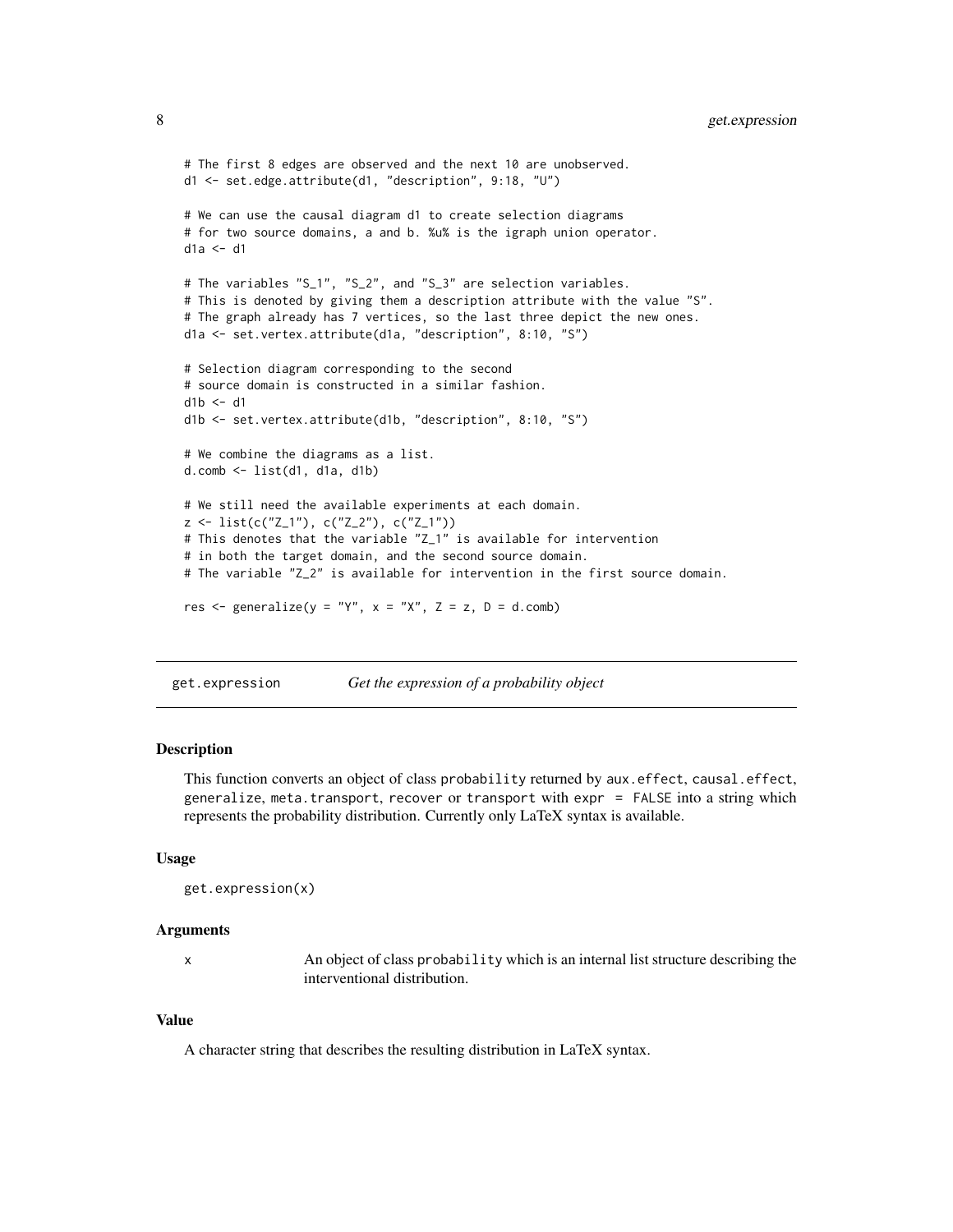## <span id="page-8-0"></span>meta.transport 9

## Author(s)

Santtu Tikka

## See Also

[aux.effect](#page-2-1), [causal.effect](#page-4-1), [generalize](#page-5-1), [meta.transport](#page-8-1), [recover](#page-11-1), [transport](#page-12-1)

## Examples

library(igraph)

```
# simplify = FALSE to allow multiple edges
g \leq g raph.formula(X -+ Y, Z -+ X, Z -+ Y , X -+ Z, Z -+ X, simplify = FALSE)
# Here the bidirected edge between X and Z is set to be unobserved in graph g
# This is denoted by giving them a description attribute with the value "U"
# The edges in question are the fourth and the fifth edge
g \le -set.edge.attribute(graph = g, name = "description", index = c(4,5), value = "U")
x \leq -c causal.effect(y = "Y", x = "X", z = NULL, G = g, expr = FALSE)get.expression(x)
```
<span id="page-8-1"></span>meta.transport *Derive a transport formula for a causal effect between a target domain and multiple source domains*

## Description

This function returns an expression for the transport formula of a causal effect between a target domain and multiple source domains. The formula is returned for the interventional distribution of the set of variables  $(y)$  given the intervention on the set of variables  $(x)$ . The multiple source domains are given as a list of selection diagrams (D). If the effect is non-transportable, an error is thrown describing the graphical structure that witnesses non-transportability. The vertices of any diagram in (D) that correspond to selection variables must have a description parameter of a single character "S" (shorthand for "selection").

## Usage

```
meta.transpose(y, x, D, expr = TRUE, simp = TRUE, steps = FALSE)
```
#### Arguments

| V    | A character vector of variables of interest given the intervention.                                                                                                                            |
|------|------------------------------------------------------------------------------------------------------------------------------------------------------------------------------------------------|
| x    | A character vector of the variables that are acted upon.                                                                                                                                       |
| D.   | A list of igraph objects describing the selection diagrams in the internal syntax.                                                                                                             |
| expr | A logical value. If TRUE, a string is returned describing the expression in LaTeX<br>syntax. Else, a list structure is returned which can be manually parsed by the<br>function get.expression |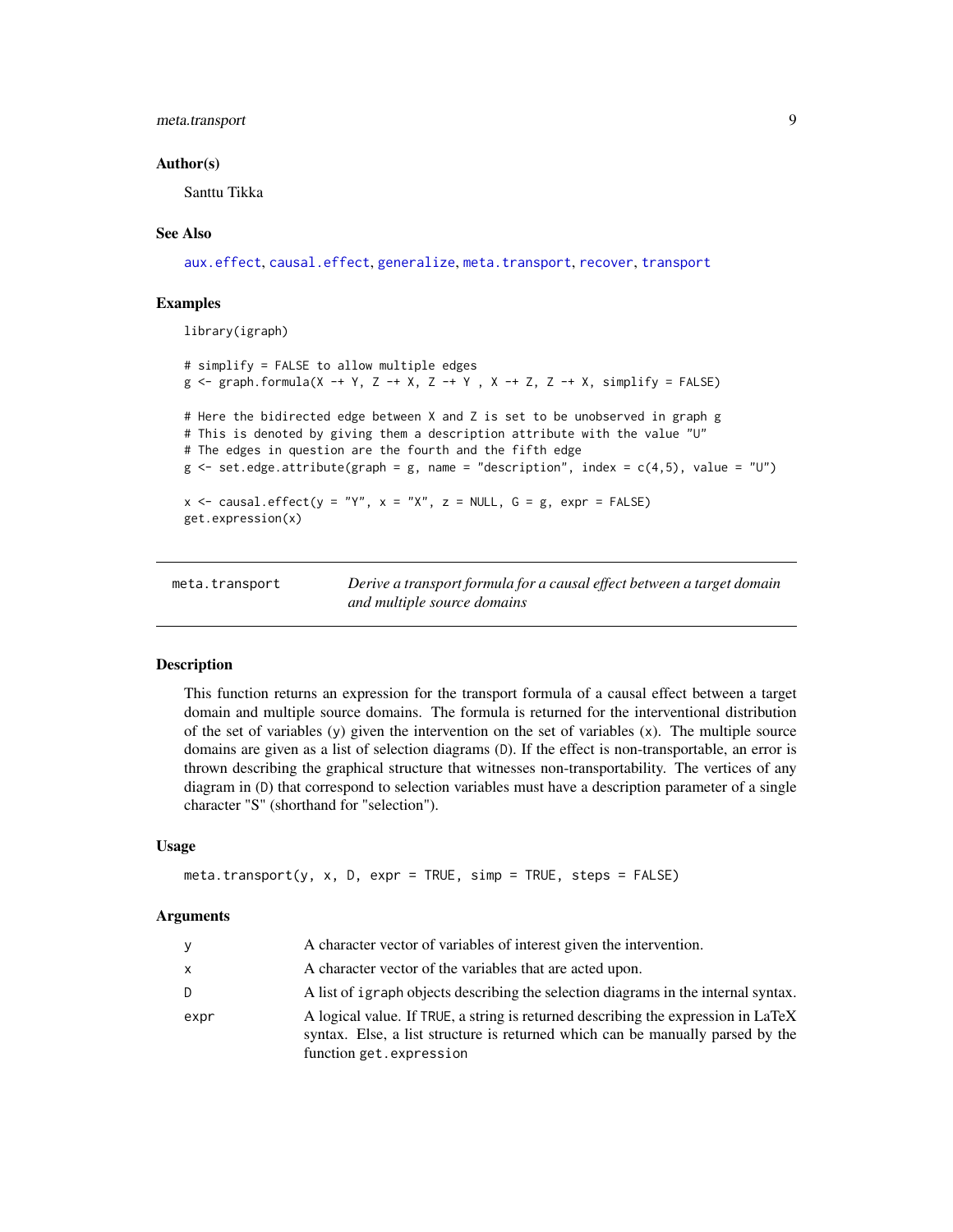<span id="page-9-0"></span>

| simp  | A logical value. If TRUE, a simplification procedure is applied to the resulting<br>probability object. d-separation and the rules of do-calculus are applied repeat-<br>edly to simplify the expression.        |
|-------|------------------------------------------------------------------------------------------------------------------------------------------------------------------------------------------------------------------|
| steps | A logical value. If TRUE, returns a list where the first element corresponds to<br>the expression of the transport formula and the second to the a list describing<br>intermediary steps taken by the algorithm. |

## Value

If steps = FALSE, A character string or an object of class probability that describes the transport formula. Otherwise, a list as described in the arguments.

#### Author(s)

Santtu Tikka

## References

Bareinboim E., Pearl J. 2013b Meta-Transportability of Causal Effects: A Formal Approach. *Proceedings of the 16th International Conference on Artificial Intelligence and Statistics*, 135–143.

#### See Also

[parse.graphml](#page-10-1), [get.expression](#page-7-1), [transport](#page-12-1), [generalize](#page-5-1)

## Examples

library(igraph)

```
# Selection diagram corresponding to the first source domain.
# We set simplify = FALSE to allow multiple edges.
d1 <- graph.formula(X -+ Z, W_1 -+ W_2, W_2 -+ Z,
 W_3 -+ Z, X -+ W_3, W_2 -+ X, Z -+ Y, # Observed edges
 S_1 -+ X, S_2 -+ W_2, S_3 -+ W_3, S_4 -+ Y, # Edges related to selection variables
 X \rightarrow W_3, W_3 \rightarrow X, X \rightarrow W_2, W_2 \rightarrow X, X \rightarrow W_1,
 W_1 -+ X, W_1 -+ Z, Z -+ W_1, simplify = FALSE)
# Here the bidirected edges are set to be unobserved in the selection diagram d1.
# This is denoted by giving them a description attribute with the value "U".
# The first 7 edges are observed and the next 4 are related to the selection variables.
# The rest of the edges are unobserved.
d1 <- set.edge.attribute(d1, "description", 12:19, "U")
# The variables "S_1", "S_2", "S_3" and "S_4" are selection variables.
# This is denoted by giving them a description attribute with the value "S".
d1 <- set.vertex.attribute(d1, "description", 7:10, "S")
# Selection diagram corresponding to the second
# source domain is constructed in a similar fashion.
d2 <- graph.formula(X -+ Z, W_1 -+ W_2, W_2 -+ Z, W_3 -+ Z,
X -+ W_3, W_2 -+ X, Z -+ Y, # Observed edges
```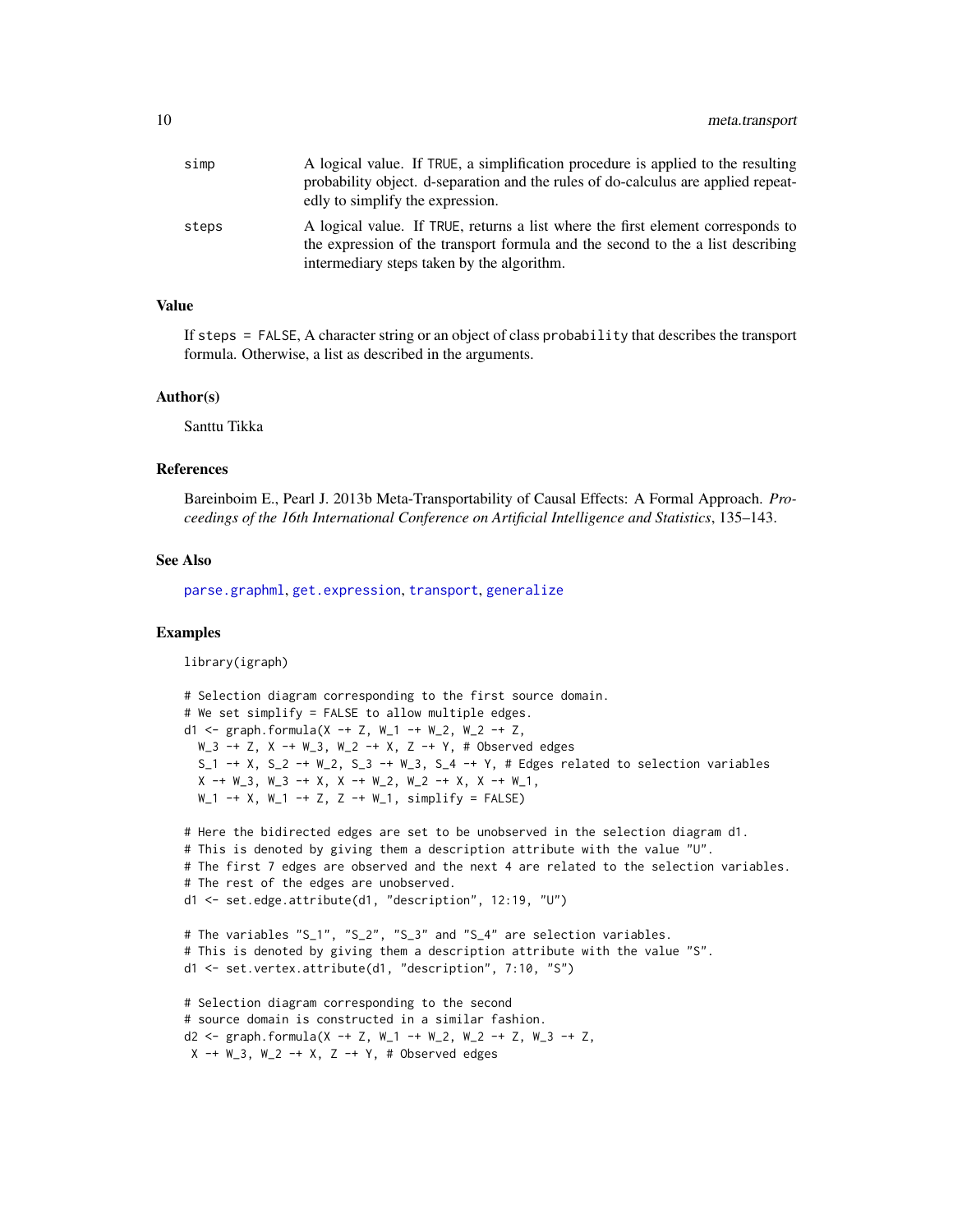## <span id="page-10-0"></span>parse.graphml 11

```
S_1 -+ X, S_2 -+ W<sub>-</sub>2, S_3 -+ W<sub>-</sub>1,
S_4 -+ Y, S_5 -+ Z, # Edges related to selection variables
X \rightarrow W_3, W_3 \rightarrow X, X \rightarrow W_2, W_2 \rightarrow X, X \rightarrow W_1,W_1 -+ X, W_1 -+ Z, Z -+ W_1, simplify = FALSE)
d2 <- set.edge.attribute(d2, "description", 13:20, "U")
d2 <- set.vertex.attribute(d2, "description", 7:11, "S")
# We combine the diagrams as a list.
d.comb \leftarrow list(d1, d2)res \leq meta.transport(y = "Y", x = "X", D = d.comb)
```
<span id="page-10-1"></span>parse.graphml *Prepare GraphML files for internal use*

## **Description**

This function reads GraphML files created by a graphical editor, which describe directed acyclic graphs. The R package XML is utilized to parse the contents of the files to suit the internal format used by causal inference functions. Bidirected arcs are replaced by two unobserved unidirected arcs, and the resulting XML file is coerced into an igraph object. This function also serves as a wrapper for files that already correspond to the internal format. Names for the nodes of the graph can be supplied or read directly from the input file.

#### Usage

parse.graphml(file, format = c("standard", "internal"), nodes = c(), use.names = TRUE)

#### Arguments

| file      | The connection to read from.                                                                                                                                                                                                                                                                                                                                                                                                                                                                                                                                                                                                         |
|-----------|--------------------------------------------------------------------------------------------------------------------------------------------------------------------------------------------------------------------------------------------------------------------------------------------------------------------------------------------------------------------------------------------------------------------------------------------------------------------------------------------------------------------------------------------------------------------------------------------------------------------------------------|
| format    | A character constant describing how bidirected arcs are denoted in the GraphML<br>file. Option standard corresponds to bidirected arcs that are notated with a<br>graphical parameter describing an arrow at each end of the arc or no arrows at<br>all. Option internal matches the format that standard graphs are coerced into.<br>This option should be used only if all bidirected arcs in the graph are denoted<br>by two unidirected arcs which have a description parameter of a single character<br>"U" (shorthand for "unobserved"). Selection variables should have a description<br>parameter of a single character "S". |
| nodes     | A character vector that describes the names of the nodes in the graph. This is<br>ignored if use, names is TRUE.                                                                                                                                                                                                                                                                                                                                                                                                                                                                                                                     |
| use.names | A logical value indicating whether the names of the nodes should be read from<br>the file or not.                                                                                                                                                                                                                                                                                                                                                                                                                                                                                                                                    |

## Value

An object of class igraph that describes the causal diagram. The parsed graph can now be used by other functions of the package.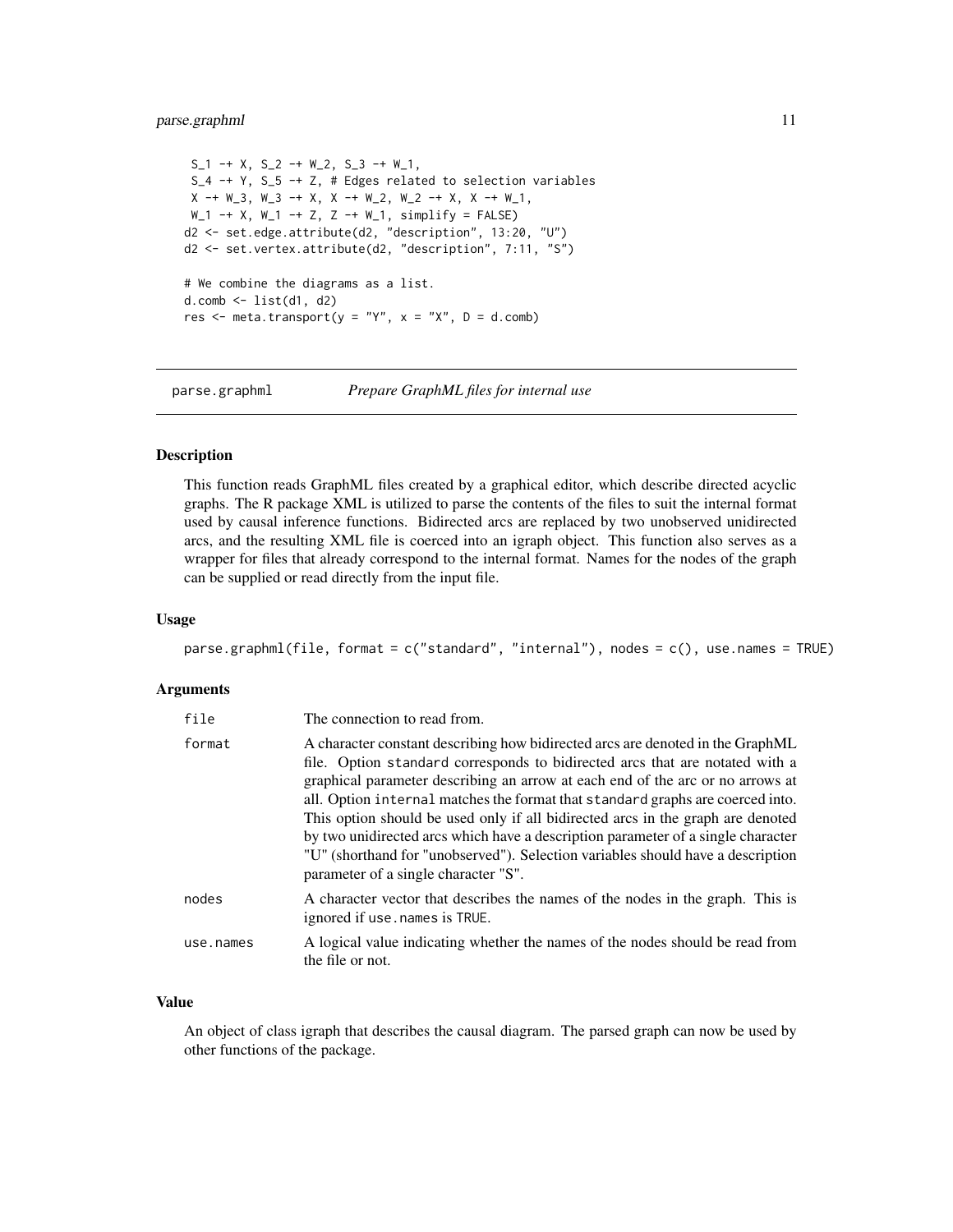<span id="page-11-0"></span>12 recover

## Author(s)

Santtu Tikka

<span id="page-11-1"></span>recover *Recover a causal effect from selection bias*

## Description

This function attempts to recover the causal effect of the set of variables (y) given the intervention on the set of variables (x) in graph (G) containing a single selection variable. Otherwise an error is thrown describing the graphical structure that witnesses unidentifiability. The vertex of (G) that corresponds to the selection variable must have a description parameter of a single character "S" (shorthand for "selection"). If steps = TRUE, returns instead a list where the first element is the expression and the second element is a list of the intermediary steps taken by the algorithm.

## Usage

 $recover(y, x, G, expr = TRUE, simp = TRUE, steps = FALSE)$ 

## Arguments

| y                         | A character vector of variables of interest given the intervention.                                                                                                                                            |
|---------------------------|----------------------------------------------------------------------------------------------------------------------------------------------------------------------------------------------------------------|
| $\boldsymbol{\mathsf{x}}$ | A character vector of the variables that are acted upon.                                                                                                                                                       |
| G                         | An igraph object describing a causal model with a single selection variable in<br>the internal syntax.                                                                                                         |
| expr                      | A logical value. If TRUE, a string is returned describing the expression in LaTeX<br>syntax. Else, a list structure is returned which can be manually parsed by the<br>function get.expression                 |
| simp                      | A logical value. If TRUE, a simplification procedure is applied to the resulting<br>probability object. d-separation and the rules of do-calculus are applied repeat-<br>edly to simplify the expression.      |
| steps                     | A logical value. If TRUE, returns a list where the first element corresponds to the<br>expression of the causal effect and the second to the a list describing intermedi-<br>ary steps taken by the algorithm. |

## Value

If steps = FALSE, A character string or an object of class probability that describes the interventional distribution. Otherwise, a list as described in the arguments.

#### Author(s)

Santtu Tikka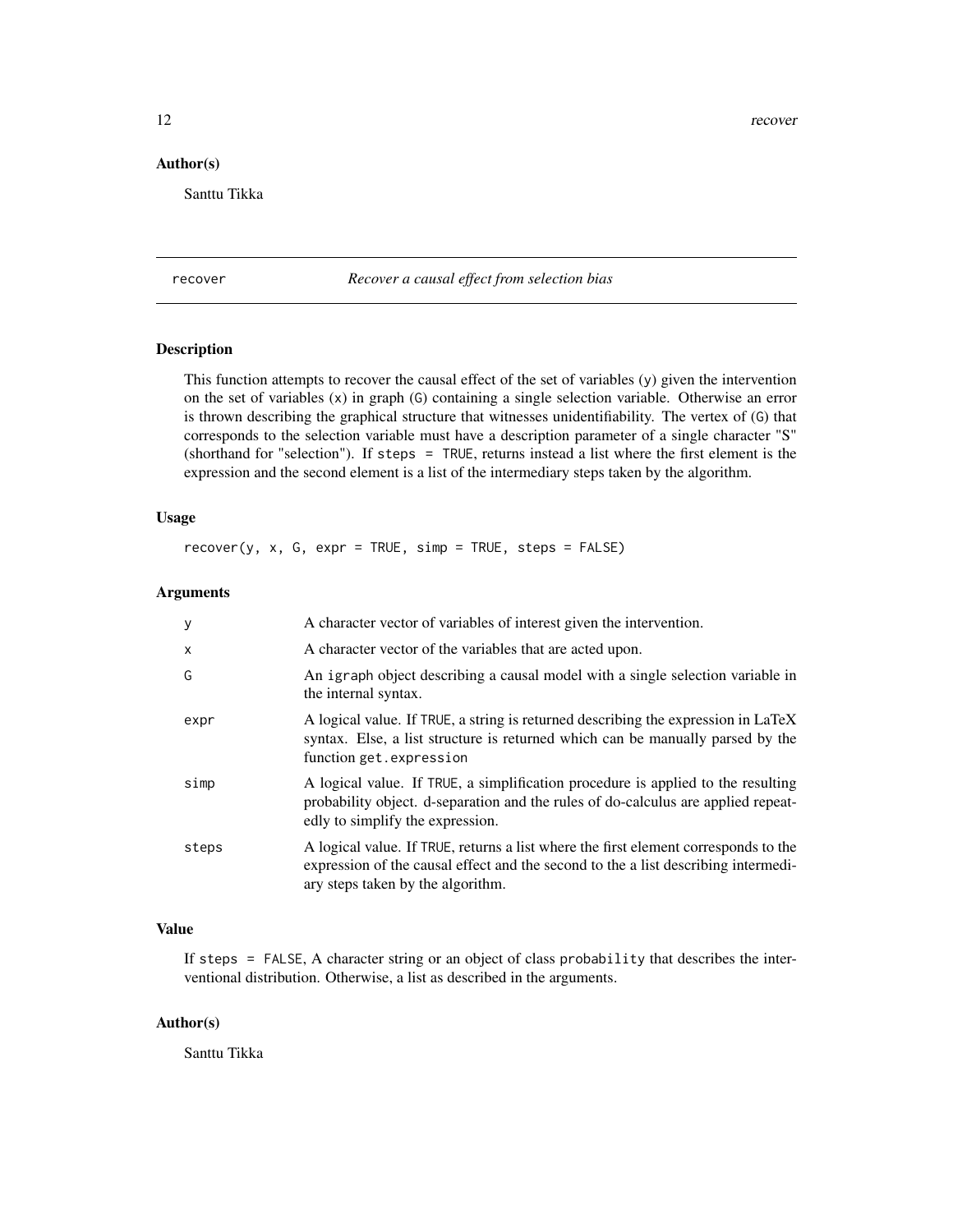## <span id="page-12-0"></span>transport that the contract of the contract of the contract of the contract of the contract of the contract of the contract of the contract of the contract of the contract of the contract of the contract of the contract of

## References

Bareinboim E., Tian J. 2015 Recovering Causal Effects From Selection Bias. *In Proceedings of the 29th AAAI Conference on Artificial Intelligence*, 3475–3481.

#### See Also

[parse.graphml](#page-10-1), [get.expression](#page-7-1), [generalize](#page-5-1), [meta.transport](#page-8-1)

## Examples

```
library(igraph)
```

```
# We set simplify = FALSE to allow multiple edges.
g \leq - graph.formula(W_1 -+ X, W_2 -+ X, X -+ Y, # Observed edges
 W_2 -+ S, # The selection variable S
 W_1 -+ W_2, W_2 -+ W_1, W_1 -+ Y, Y -+ W_1, simplify = FALSE)
# Here the bidirected edges are set to be unobserved in the selection diagram d.
# This is denoted by giving them a description attribute with the value "U".
# The first five edges are observed, the rest are unobserved.
g <- set.edge.attribute(g, "description", 5:8, "U")
# The variable "S" is a selection variable. This is denoted by giving it
# a description attribute with the value "S".
g <- set.vertex.attribute(g, "description", 5, "S")
res \leq recover(y = "Y", x = "X", G = g)
```
<span id="page-12-1"></span>transport *Derive a transport formula for a causal effect between two domains*

## Description

This function returns an expression for the transport formula of a causal effect between two domains. The formula is returned for the interventional distribution of the set of variables (y) given the intervention on the set of variables  $(x)$  in a selection diagram  $(D)$ . If the effect is non-transportable, an error is thrown describing the graphical structure that witnesses non-transportability. The vertices of (D) that correspond to selection variables must have a description parameter of a single character "S" (shorthand for "selection"). By default, every variable is available for intervention in the source. If only a subset of the variables is available, then the set  $(z)$  can be used to derive specific z-transportability.

## Usage

```
transport(y, x, z = NULL, D, expr = TRUE, simp = TRUE, steps = FALSE)
```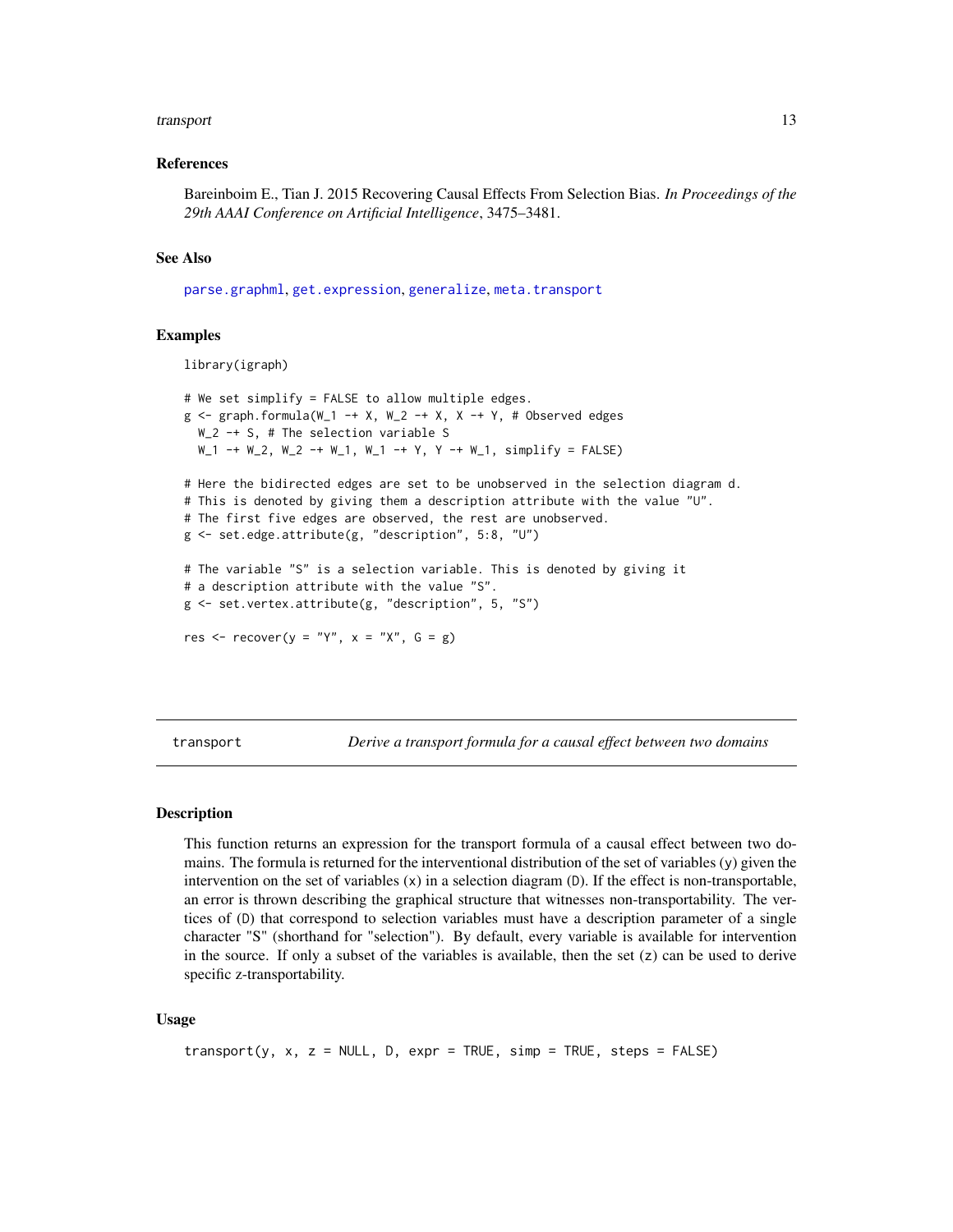## <span id="page-13-0"></span>Arguments

| y            | A character vector of variables of interest given the intervention.                                                                                                                                            |
|--------------|----------------------------------------------------------------------------------------------------------------------------------------------------------------------------------------------------------------|
| $\mathsf{x}$ | A character vector of the variables that are acted upon.                                                                                                                                                       |
| z            | A character vector of variables available for intervention. NULL value corre-<br>sponds to ordinary transportability.                                                                                          |
| D            | An igraph object describing a selection diagram in the internal syntax.                                                                                                                                        |
| expr         | A logical value. If TRUE, a string is returned describing the expression in LaTeX<br>syntax. Else, a list structure is returned which can be manually parsed by the<br>function get.expression                 |
| simp         | A logical value. If TRUE, a simplification procedure is applied to the resulting<br>probability object. d-separation and the rules of do-calculus are applied repeat-<br>edly to simplify the expression.      |
| steps        | A logical value. If TRUE, returns a list where the first element corresponds to the<br>expression of the causal effect and the second to the a list describing intermedi-<br>ary steps taken by the algorithm. |

## Value

If steps = FALSE, A character string or an object of class probability that describes the transport formula. Otherwise, a list as described in the arguments.

## Author(s)

Santtu Tikka

## References

Bareinboim E., Pearl J. 2013a A General Algorithm for Deciding Transportability of Experimental Results. *Journal of Causal Inference*, 1, 107–134.

Bareinboim E., Pearl J. 2013c Causal Transportability with Limited Experiments. *Proceedings of the 27th AAAI Conference on Artificial Intelligence*, 95–101.

## See Also

[parse.graphml](#page-10-1), [get.expression](#page-7-1), [generalize](#page-5-1), [meta.transport](#page-8-1)

## Examples

library(igraph)

```
# We set simplify = FALSE to allow multiple edges.
d <- graph.formula(X -+ Z, Z -+ W, W -+ V, V -+ Y, S -+ V, # Observed edges
  X \rightarrow Z, Z \rightarrow X, V \rightarrow Y, Y \rightarrow V, X \rightarrow Y, Y \rightarrow X, simplify = FALSE)
# Here the bidirected edges are set to be unobserved in the selection diagram d.
# This is denoted by giving them a description attribute with the value "U".
# The first five edges are observed, the rest are unobserved.
d <- set.edge.attribute(d, "description", 6:11, "U")
```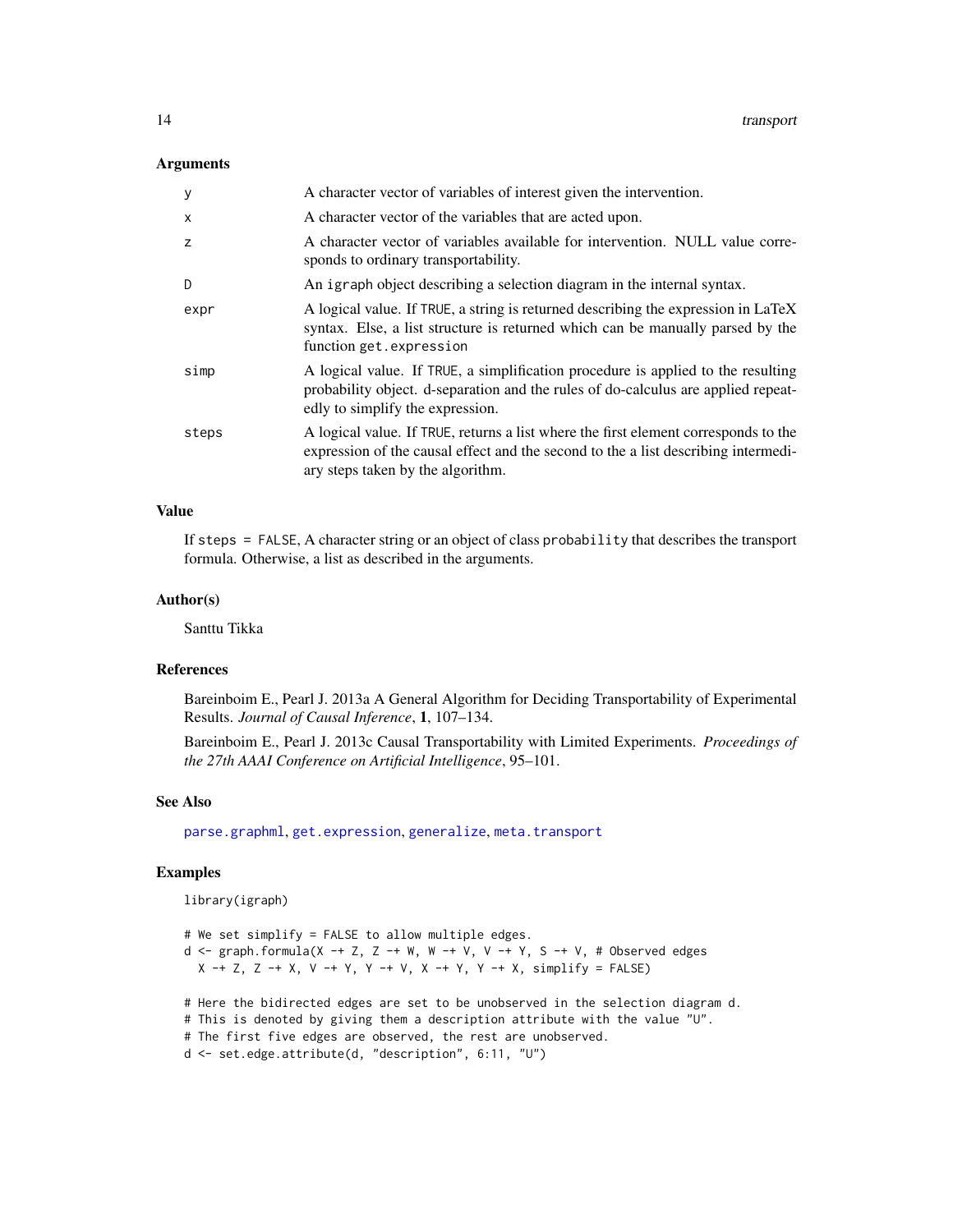## transport that the contract of the contract of the contract of the contract of the contract of the contract of the contract of the contract of the contract of the contract of the contract of the contract of the contract of

```
# The variable "S" is a selection variable. This is denoted by giving it
# a description attribute with the value "S".
d <- set.vertex.attribute(d, "description", 6, "S")
```
res  $\leq$  transport(y = "Y", x = "X", D = d)